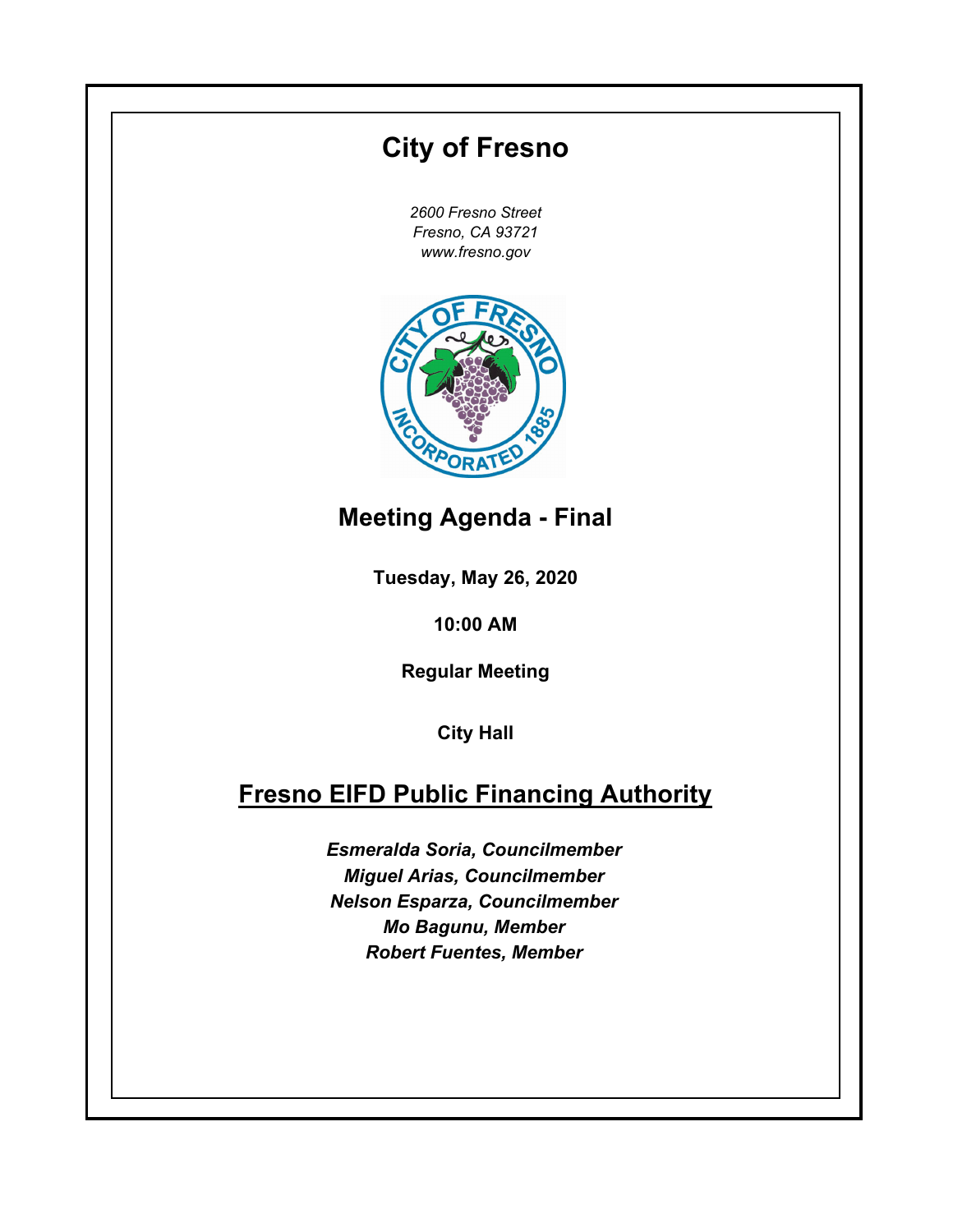**The purpose of the meeting for the Fresno Enhanced Infrastructure Financing District (EFID) Public Financing Authority is to meet and consider the following:** 

**Members of the public are encouraged to participate electronically. There are four ways a members of the public can participate.**

**1. eComments: Is a tool for citizens to use to make comments on agenda items. It will be open during the Public Finance Authority meeting and closed at the end of the meeting and all comments will be a part of the official record. Please review the User Agreement and Procedures document for eComment at https://www.fresno.gov/cityclerk/** 

**2. Email to district7@fresno.gov: Residents may also email comments to be included in the record.** 

**3. Join online on Zoom: All participants will be on mute until they are called upon at which point they will be unmuted. To facilitate electronic access, no person shall speak until recognized by the Presiding Officer. Please "rename" yourself before entering the meeting. To Join by online, please enter the URL https://zoom.us/j/99222521273**

**4. Join by Phone: 1-669-900-9128 Enter Meeting ID: 992 2252 1273**